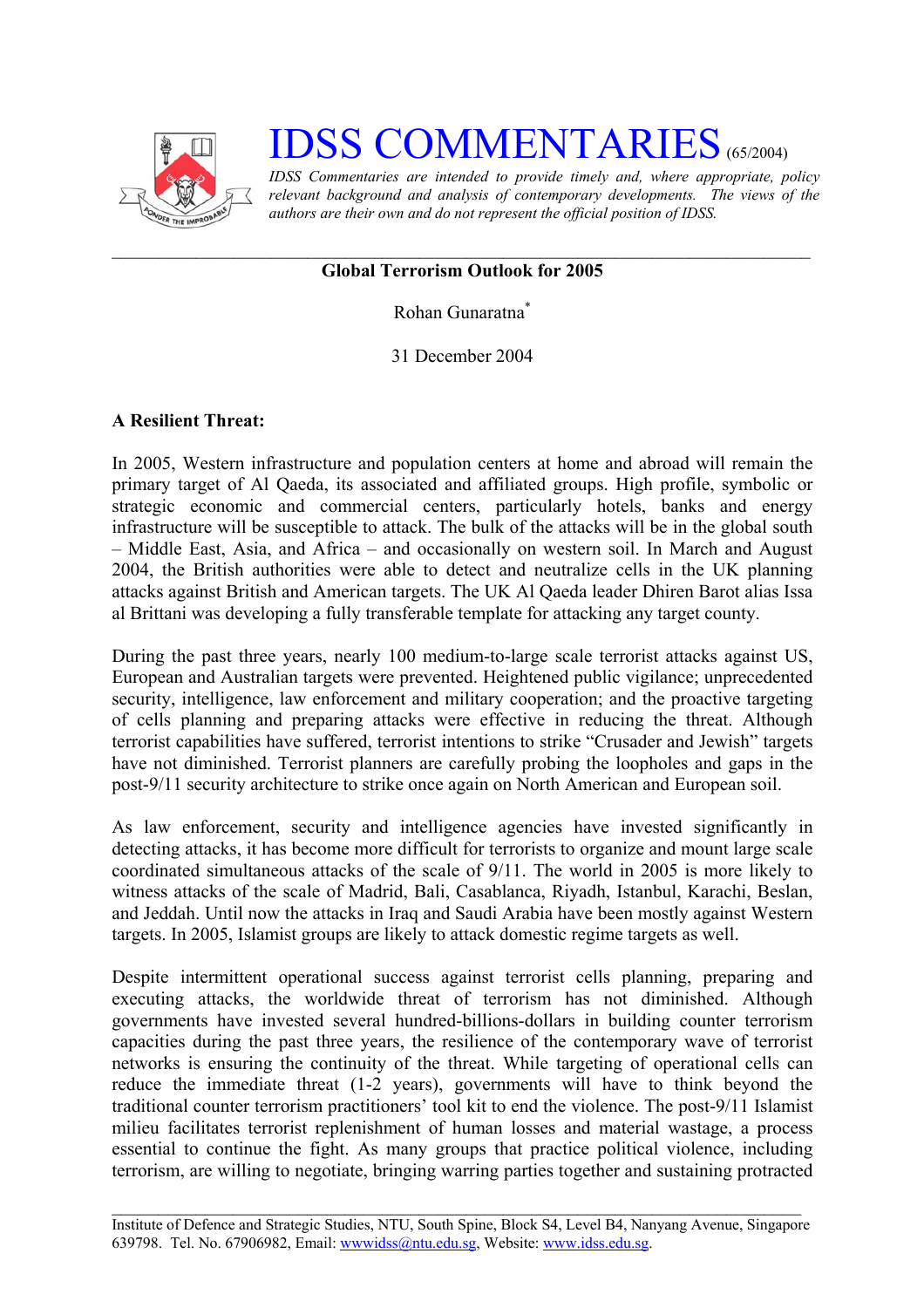dialogue is essential. Training a new breed of conflict management practitioners to draw in and sustain a dialogue between the politically marginalized groups and the government elite is more likely to reduce the threat in the long term.

### **Al Qaeda: From a Group to a Movement:**

The most profound development in the past three years is the transformation of Al Qaeda from a group to a movement. With the US-led coalition intervention in Afghanistan in October 2001, Al Qaeda members continues to work with three-dozen Islamist groups it had financed, trained, provided weapons and ideologized in the crucible of Afghanistan in the 1990s. Through the Internet, using couriers, visiting combat tacticians and expert trainers, Al Qaeda is sharing its vast knowledge, experience and proven expertise to operationally and ideologically reinforce the multinational mujahidin campaign against the US, its allies and friends.

As the self-proclaimed vanguard of the Islamic movements, the influence of Al Qaeda has been profound in shaping the thinking and practices of the global jihad movement. In many ways, Al Qaeda had accomplished its mandate of galvanizing the Islamists worldwide. Al Qaeda's reinvention into a movement will ensure that like-minded groups will copy its coordinated, simultaneous, mass fatality style suicide attacks. Similarly, Al Qaeda's technologies, tactics, and techniques have spread since 9/11, and the threat of terrorism has become more dispersed and diffused "infecting" existing and emerging groups. For instance, the UK authorities in August 2004 recovered in London a car bomb circuit identical to the design used in Saudi Arabia and Iraq. Emulating classic Al Qaeda tactics, Chechen groups conducted spectacular attacks against a theatre in Moscow, blew up two flights in mid-air, and attacked a school in Beslan. Another example of how a local jihad group was willing to follow Al Qaeda prescriptions was a separatist Muslim group beheading a Buddhist teacher in southern Thailand. Similarly, Al Jemaah Al Islamiyah (JI), which hitherto refrained from conducting mass fatality suicide attacks against Western targets, struck multiple Western targets. JI Singapore leader Ma Selamat Kastari planned to hijack an Aeroflot plane from Bangkok and crash it into a strategic target in Singapore, a typical Al Qaeda tactic. Many other groups seek to copycat Al Qaeda, including Abu Musab Al Zarkawi's Tawhid Wal Jihad, renamed in 2004 as Al Qaeda in the land of the Tigris and the Euphrates. Another group that pledged allegiance to Al Qaeda was Algeria's Salafi Group for Call and Combat. In addition to building a network from Algeria to Mali, Niger, Chad and Mauritania, GSPC (Salafi Group for Call and Combat) also established an operational presence in the West. Despite sustained efforts to break the Al Qaeda link to Pakistani groups, a dozen groups have pledged allegiance to Bin Laden. While Al Qaeda, the operational organization has weakened, Al Qaeda, the ideological movement has grown appreciably. As several local jihad groups adopt Al Qaeda's global jihad ideology, a morphed Al Qaeda will present a greater threat in 2005.

## **Demography of Violence:**

The US-led coalition intervention in Afghanistan has dispersed several thousand jihadists from its core in Afghanistan to lawless and comfort zones worldwide such as Iraq, Yemen, Afghan-Pakistan border, Kashmir, Southern Philippines, Somalia, and Chechnya. Although the dismantling of the terrorist training infrastructure in Afghanistan has damaged Al Qaeda's capacity to provide high quality training, the dispersal of its members and associates have increased the threshold of violence several folds. In place of Afghanistan, Pakistan and Iraq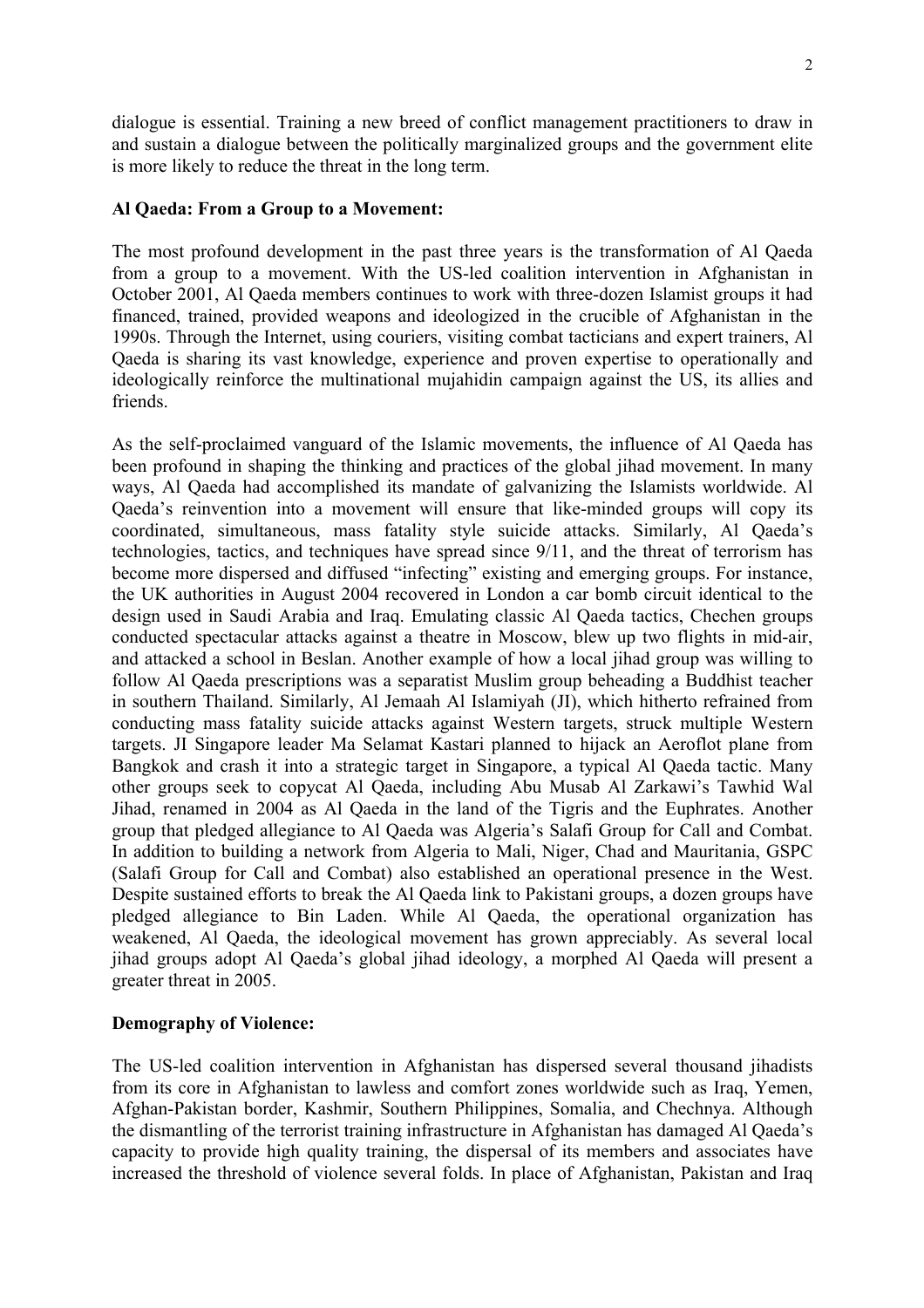has emerged as the new Asian and Middle Eastern centers of gravity of international terrorism. When hunted, terrorists moved to geographic areas where law and order is lacking or non-existent.

The demography of violence will not significantly change from 2004 to 2005. Today, over 95% of the terrorist groups originate in the global south, primarily in the Middle East and in Asia. Nonetheless, they have built state-of-the-art infrastructure for recruiting and raising funds in North America, Europe, Australia, New Zealand, and in Japan, the liberal democracies of the world. Due to the freedoms enshrined in constitutions of these affluent countries, terrorists are still able to operate quite freely and raise more funds in liberal democracies than in authoritarian regimes. Due to the threat of retaliation by the US, the traditional sponsorship of terrorism by some Arab states has declined even further. Except Iran and Syria, no other states are likely to support groups that engage in terrorism. In addition to supporting the Lebanese Hezbollah, Iran will continue its assistance to armed Sunni groups both in Palestine and Iraq. Meanwhile, Libya and Sudan will further distance itself from terrorism. Libya will continue to offer its offices to bring Muslim warring factions to the negotiating table. Rather than isolate Iran, it is imperative for the West, especially the US to engage Tehran. Removal of Saddam, a buffer between the Shia and the Sunni Muslims, has created the conditions for them to work together. The Western failure to engage Iran against Al Qaeda will strengthen the hands of the Iranian hardliners keen to destabilize Iraq and assist anti-US Shia and Sunni Islamists.

Due to a sustained and coordinated international response, Al Qaeda as a group has declined in its operational capability. Nonetheless, the threat facing the world today is much graver than at 9/11. Al Qaeda's attack on America's most iconic landmarks has galvanized a broad spectrum of Islamist groups with divergent views. For the Islamists whether a group is Al Qaeda or not, it no longer makes a difference. Especially after the US invasion of Iraq, reflecting the widespread Muslim rage, several dozen groups have emerged. Many share Al Qaeda's mission and vision of a global jihad, and that the United States is the number one enemy. As in 2004, Al Qaeda's associated and affiliated groups in the Middle East, former Soviet Union, Asia, and Africa will grow in strength, size and influence throughout 2005. They will tap into the suffering, resentment and anger of the Muslims, and draw support and recruits. Spawned by the developments in the Muslim world, both spin off cells and lone wolf attacks, harder to detect, will mount attacks on Western soil, and will pose an appreciable threat. Instead of one central leadership coordinating terrorist operations, multiple centers have emerged especially in Muslim countries.

Despite disagreements, jihad movements worldwide respect Dr Zawahiri and Bin Laden as "God-nominated saviours." As the principal strategist of the jihad movement, Dr Ayman Al Zawahiri continues to guide operations against the West. As the movement's architect, Osama bin Laden provides the inspiration and instigation. Although execution cells in target countries have freedom of operation, they still consult the leaders on the Afghanistan-Pakistan border for major attacks. In 2004, Dr. Zawahiri postponed a planned operation using unconventional agents to strike a Western city, stating that the impact will be greater to strike multiple cities. A dozen groups have recently expressed an interest to acquire, develop and use chemical, biological and radiological weapons. The chemical and biological manual recovered in the Philippines indicates intent to cause mass disruption. Learning from 9/11, Al Qaeda is keen to focus attacks that will affect the global economy. For instance, the Bin Laden audiotape released on December 14, 2004 explicitly called for attacks against energy infrastructure, to double the price of a barrel of oil to USD 100.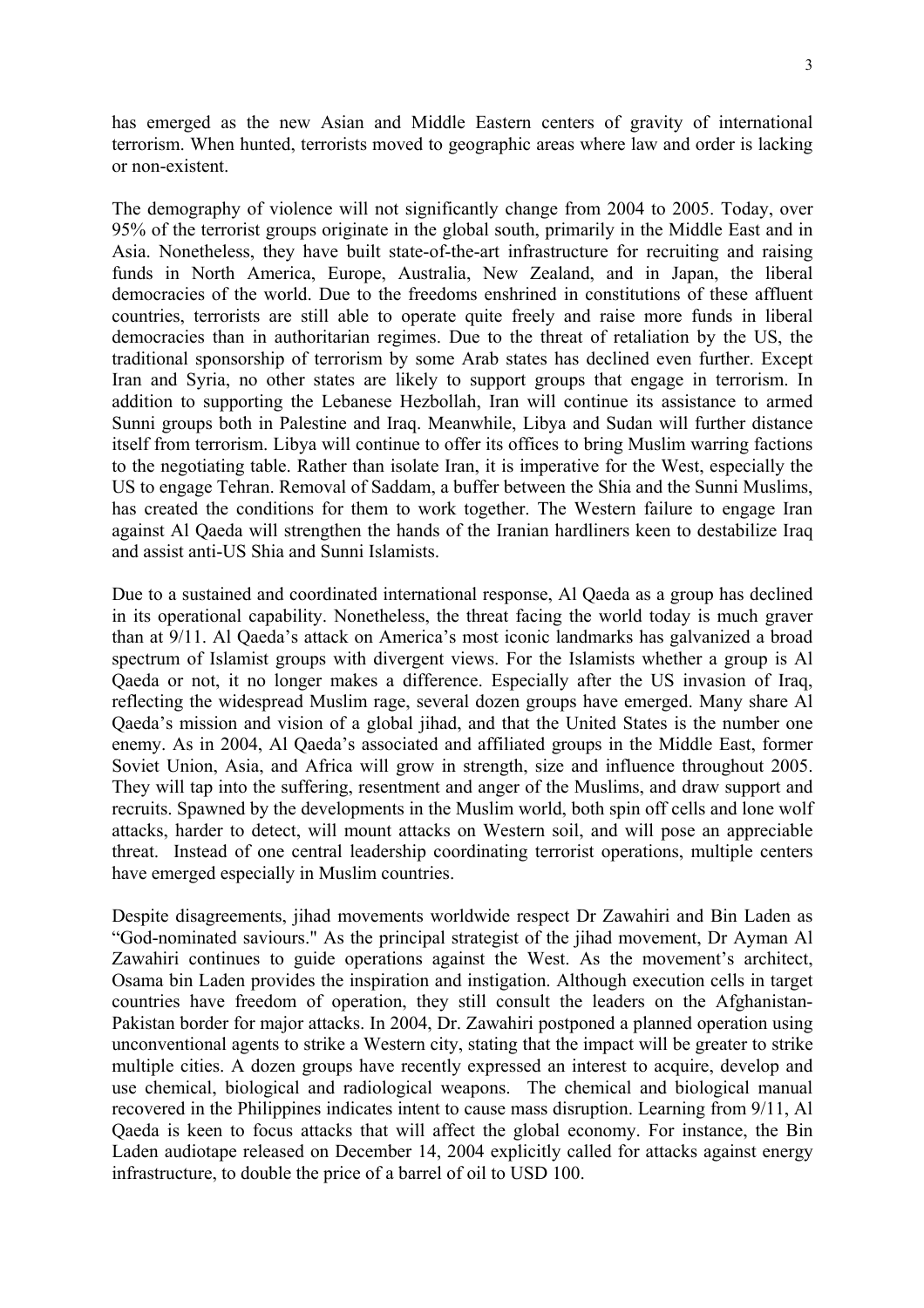#### **Iraq: The New Land of Jihad**:

Due to the sharp deterioration of security in Iraq in 2004, the country has emerged as the epicenter of terrorism in the Middle East. With the hardening of coalition targets in 2005, the terrorists are likely to shift their targeting to include the new Iraqi regime. As a part of the Al Qaeda agenda, the Iraqi Islamists are likely to attack the oil facilities of Iraq. Despite an increase in Coalition troop levels, the US and its coalition partners and Iraq will lack the intelligence dominance to break the insurgent and terrorist momentum. Provided there is no troop pullout, the resident threat within Iraq in 2005 will not worsen compared to 2004.

The sustained violence in Iraq is affecting the Muslim psyche. The increasing operational tempo of the insurgency and terrorism has spawned several new groups and is giving a new lease of life for existing groups worldwide. Exploiting the long, open and porous borders, Islamist groups in the Levant and in the Gulf, notably in Saudi Arabia are increasingly participating in the Iraqi jihad. Two dozen Iraqi groups are joined by foreign fighters primarily from the Levant. Like Afghanistan during the Soviet occupation, Iraq will draw cradle and convert Muslims from North America, Europe, Middle East, Africa, and Asia. Compared to Palestine, the television images from Iraq will have a greater impact politicizing and radicalizing Muslims both in the territorial communities of the Middle East and Asia and the migrant and diaspora communities in the West. In comparison to dedicated cells of Al Qaeda and its associated groups operating in the West, young Middle Eastern and Asian Muslims living in Europe and North America are driven by the events in Iraq to attack western targets. As they have no operational contact with definable groups, such ideologically driven affiliated cells are harder to detect. The terrorist support networks in Europe are generating recruits and support to replenish the human losses and material wastage in Iraq. In addition to multiple groups sustaining attacks against coalition and regime targets within Iraq, cells in North America and Europe will be inspired to attack host country targets in 2005.

With mounting pressure on Al Qaeda's surviving leadership in Afghanistan and Pakistan, Iraq has emerged as the global epicenter of domestic and international terrorism. The most active group in Iraq, Abu Musab Al Zarkawi's Tawhid Wal Jihad is steadfastly transforming into an Al Qaeda-type multinational group. Originally composed of Palestinians and Jordanians, Zarkawai is aggressively using the Internet to recruit European Muslims. On his behalf, the rich Muslims of Western Europe are traveling to Eastern Europe and the Balkans to recruit poor Muslims to fight in the Iraqi jihad. Contrary to the initial trend, foreign fighters are not going to Iraq only to die, but serve on rotation, where they fight against the coalition troops only for a period of time. Before serving another tour of jihad, they return home to share their experience to recruit and raise funds. Using Iraq as a strategic base, Zarkawi is providing leadership to portions of the Al Qaeda's global network left leaderless and serving as its de-facto operational leader. Zarkawi is expanding his network across the Middle East into the Far East and across Europe into North America. Although operations by Zarkawi in Germany, France and UK were prevented, he maintains a network of a few hundred members and supporters in Europe. Despite 150 arrests in 10 European countries, he continues to receive both finance and recruits from Europe and Canada. A chemical operation by Zarkawi aimed at killing several thousands of US and Jordanian nationals was frustrated in Amman in the last week of March and the first week of April in 2004. In 2005, Zarkawi will strike both within and outside Iraq possibly using unconventional agents. Since 9/11, among the dozen terrorist groups that have expressed an interest to acquire, develop and use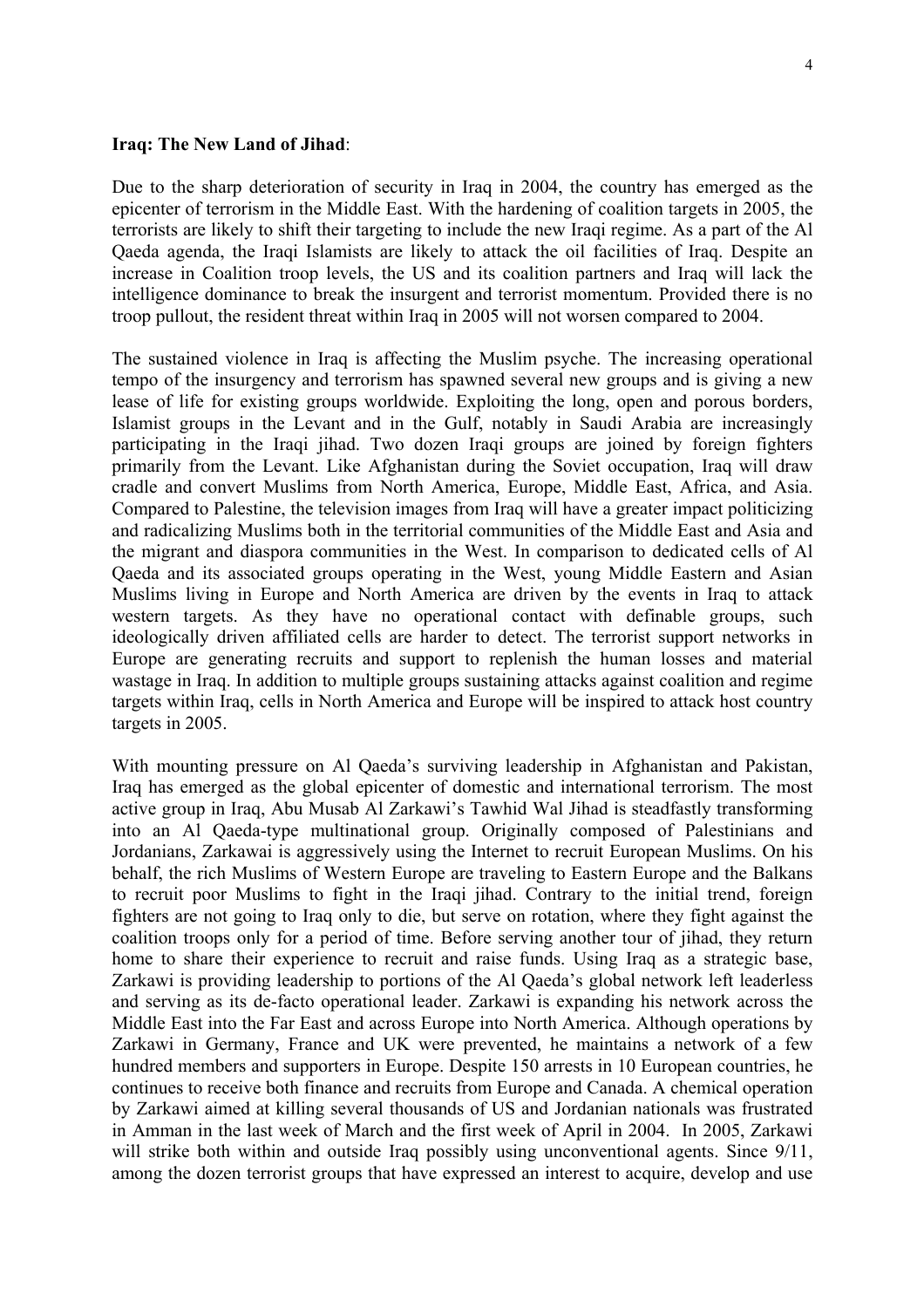chemical, biological and radiological weapons, Tawhid Wal Jihad presents the greatest threat.

### **Flawed Counter-Terrorism Strategy:**

The US invasion in Iraq has not reduced but increased the threat of terrorism several folds. It has diverted US specialist resources to neutralize the Al Qaeda leadership, the greatest single failure of the US counter terrorism strategy. Furthermore, the opportunity to restore stability and resources to rebuild Afghanistan into a model Muslim country in the  $21<sup>st</sup>$  century has been lost. In 2003-4, Al Qaeda, Taliban and Hezb-i-Islami re-emerged as a credible force in Afghanistan. Unless these threat groups are neutralized, they will periodically strike government targets and seek to assassinate the Afghan President Hamid Karzai. In addition to the Afghan and Iraqi leaderships, the world's most threatened leader is Pakistan's Pervez Musharaff, who has challenged the jihadi groups.

Three years after, both the strategy and the effectiveness of the global campaign to combat terrorism is being questioned. The Western strategy of building a coalition to combat the tools of terror has proven flawed in conception. The Rumsfeld model of fighting the terrorist operational capabilities and not the ideological message has its limitations. Although the tactical successes of targeting operational cells have reduced the immediate threat, the failure to target terrorist ideology and motivations is ensuring the continuity of the threat. In spite of the detentions in 102 countries, Al Qaeda-led Islamist groups continue to survive and fight back. As the terrorist operational infrastructures are becoming more compartmentalized and clandestine, their execution cells have become harder to detect.

By using the current strategy, the threat posed by the Al Qaeda movement to the West, its allies and friends can be managed but not ended. By not fighting the icons, socio-economic and political drivers of terrorism, and changing the reality on the ground, the threat will persist. As long as the ideology remains robust, the terrorist group will recruit and draw support to continue the fight. Three years after, Bin Laden's message "It is the duty of every good Muslim to wage jihad" finds resonance among Muslims in the south and the north. Furthermore, the catalyst conflicts from Palestine to Iraq, and Chechnya to Kashmir, is fuelling the Muslim rage, helping to breed and sustain a global campaign of violence.

## **Response:**

With the increased porosity of borders between terrorist organizations, the exchange of technical and human expertise between terrorist groups is increasing the threshold of violence. With enhanced terrorist cooperation, governments will be forced to collaborate by establishing common databases, exchange of personnel, joint training, combined operations and sharing of resources and experience. While authoritarian regimes such as Saudi Arabia will aggressively target violent Islamists, democracies such as Malaysia will search for political solutions to contain or co-exist with the Islamists. With the disruption of the terrorist networks, Islamists will increasingly operate through community institutions such as madaris and mosques. Furthermore, they will use the Internet as their main tool for disseminating knowledge, propaganda and communication. Fuelled by the developments in Iraq, anti-Americanism and Islamism as ideologies will find greater appeal especially in the Muslim world.

As armed conflicts politicize and radicalize the affected, they have become the main producers of terrorists and supporters of violence. To reduce the threat of political violence in